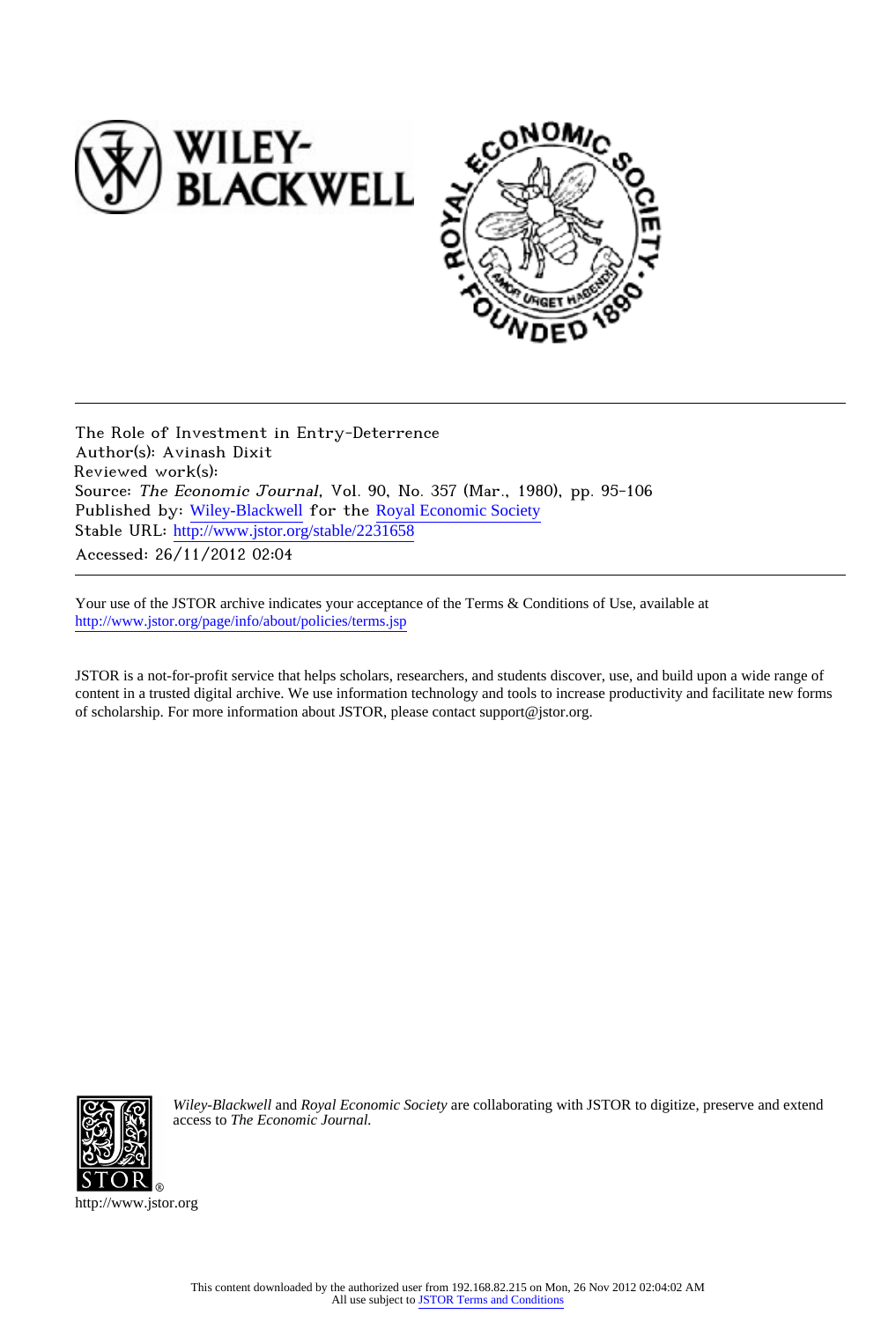# **THE ROLE OF INVESTMENT IN ENTRY-DETERRENCE\***

**The theory of large-scale entry into an industry is made complicated by its game-theoretic aspects. Even in the simplest case of one established firm facing one prospective entrant, there are some subtle strategic interactions. The established firm's pre-entry decisions can influence the prospective entrant's view of what will happen if he enters, and the established firm will try to exploit this possibility to its own advantage.** 

**The earliest treatments met these problems by adopting the Bain-Sylos postulate, where the prospective entrant was assumed to believe that the established firm would maintain the same output after entry as its actual pre-entry output. Then the established firm naturally acquired a Stackelberg leadership role. However, the assumption is dubious on two opposing counts. First, faced with an irrevocable fact of entry, the established firm will usually find it best to make an accommodating output reduction. On the other hand, it would like to threaten to respond to entry with a predatory increase in output. Its problem is to make the latter threat credible given the prospective entrant's knowledge of the former fact. (A detailed exposition of the Bain-Sylos model and its critique can be found in Scherer (I970, ch. 8).)** 

**In a seminal treatment of games involving such conflicts, Schelling (I960, ch. 2) suggested that a threat which is costly to carry out can be made credible by entering into an advance commitment which makes its fulfilment optimal or even necessary. This was applied to the question of entry by Spence (I977), who recognised that the established firm's prior and irrevocable investment decisions could be a commitment of this kind. He assumed that the prospective entrant would believe that the established firm's post-entry output would equal its pre-entry capacity. In the interests of entry-deterrence, the established firm may set capacity at such a high level that in the pre-entry phase it would not want to utilise it all, i.e. excess capacity would be observed.** 

**The Bain-Sylos and Spence analyses were extended in Dixit (I979) by considering whether the established firm will find it best to prevent entry or to allow it to occur. However, the basic assumptions concerning the post-entry developments were maintained.** 

**Since it is at best unclear whether such assumptions will be valid, it seems useful to study the consequences of some alternatives. In reality, there may be no agreement about the rules of the post-entry game, and there may be periods of disequilibrium before any order is established. Financial positions of the firms may then acquire an important role. However, even when the two have a common understanding of the rules of the post-entry duopoly, there are several possibilities. An obvious case is where a Nash equilibrium will be established** 

**[95 1** 

**<sup>\*</sup> I am grateful to Gunnar Bramness and Michael Waterson for useful comments on an earlier version.**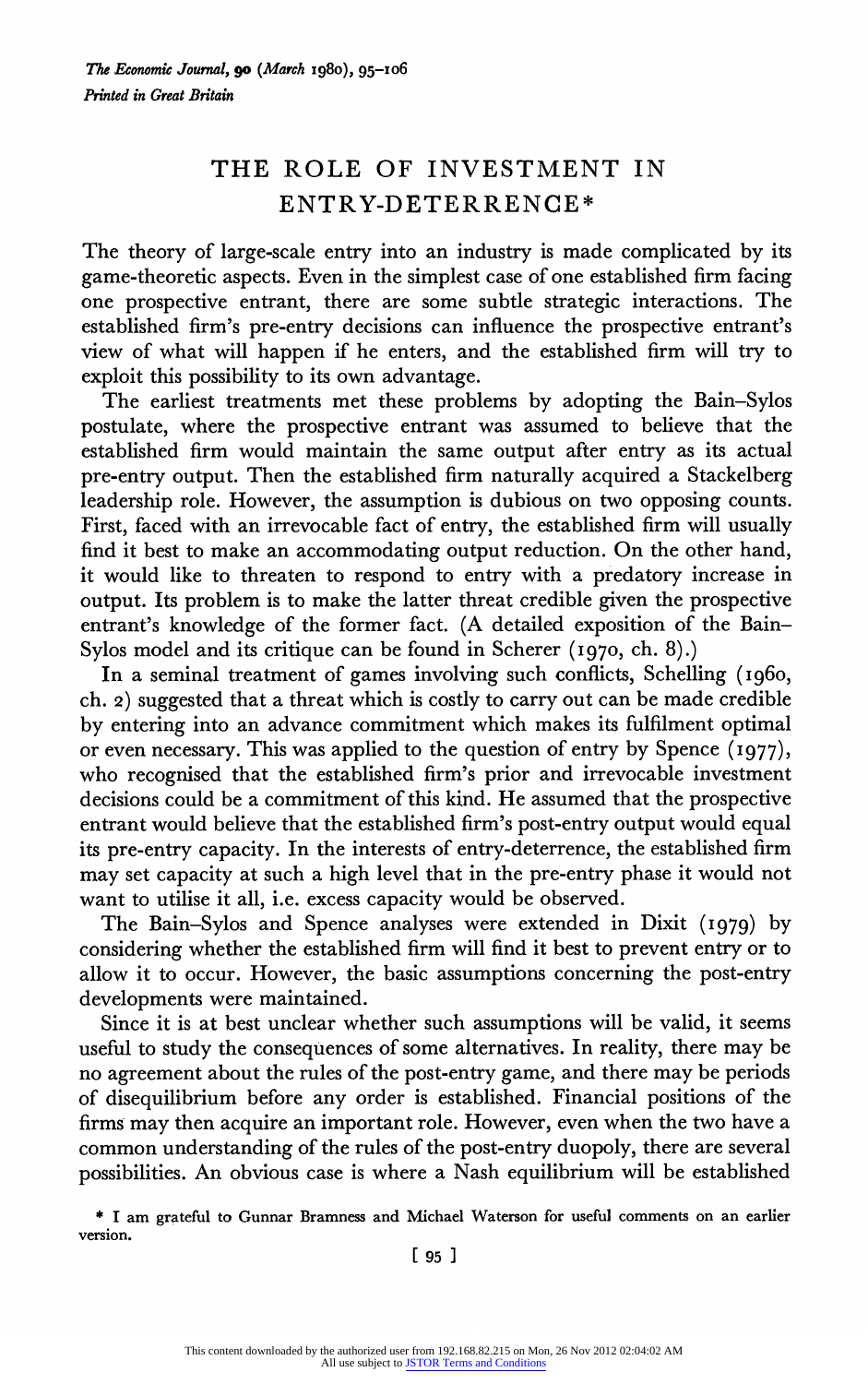**after entry, either in quantities as in Cournot (see also Wenders (I97I)) or in prices as in Bertrand. Yet another case is where the entrant is destined to take over Stackelberg leadership in setting quantities (see Salop (I978)).** 

In this paper I examine some of these possibilities. The basic point is that **although the rules of the post-entry game are taken to be exogenous, the established firm can alter the outcome to its advantage by changing the initial conditions. In particular, an irrevocable choice of investment allows it to alter its post-entry marginal cost curve, and thereby the post-entry equilibrium under any specified rule. It will be seen that it can use this privilege to exercise limited leadership.** 

#### **I. THE MODEL**

**The basic point is most easily seen in a simplified model. I shall reduce the dynamic aspects to the barest essentials by ignoring all lags. Either entry does not occur at all, in which case the established firm continues in a stationary state, or else it occurs at once, and the post-entry equilibrium is also established at once, so that the resulting duopoly continues in its stationary state. It is as if the two players see through the whole problem and implement the solution immediately.' The result is that we can confine attention to the constant streams of profits, avoiding the complication of reducing a varying pair of profit flows to discounted present values. However, once the underlying principle is understood, an added complication in this respect is not difficult to admit in principle.** 

**The second simplification made in the main body of the analysis is with regard to the costs of production. Let the subscript I denote the established firm and 2 the prospective entrant. Each firm will be supposed to have a constant average variable cost of output, and a constant unit cost of capacity**  expansion, and a set-up cost. If firm  $i$  has capacity  $k_i$  and is producing output  $x_i$  (with  $x_i \leq k_i$ ), its cost per period will be

$$
C_i = f_i + w_i x_i + r_i k_i, \tag{1}
$$

where  $f_i$  is the fixed set-up cost,  $r_i$  the constant cost per unit of capacity (both expressed in per period or flow terms), and  $w_i$  the constant average variable **cost for output. The possibility that the two firms have the same cost functions**   $(f_1 = f_2,$  etc.) is not excluded. The special form  $(1)$  has some analytical and **empirical merit; I examine a more general cost function in Section III.** 

The revenues per period for the two firms will be functions  $R^{i}(x_1, x_2)$ . Each **will be increasing and concave in that firm's output. Also, each firm's total and marginal revenue will be decreasing in the other's output.** 

**The rules of the game are as follows. The established firm chooses a pre-entry**  capacity level  $k_1$ . This may subsequently be increased, but cannot be reduced. **If the other firm decides to enter, the two will achieve a duopoly Cournot-Nash equilibrium with quantity-setting. Otherwise the established firm will prevail as a monopoly.** 

**1 Compare the exchange between Moriarty and Holmes in The Final Problem: 'All that I have to say has already crossed your mind', said he. 'Then possibly my answer has crossed yours', I replied.**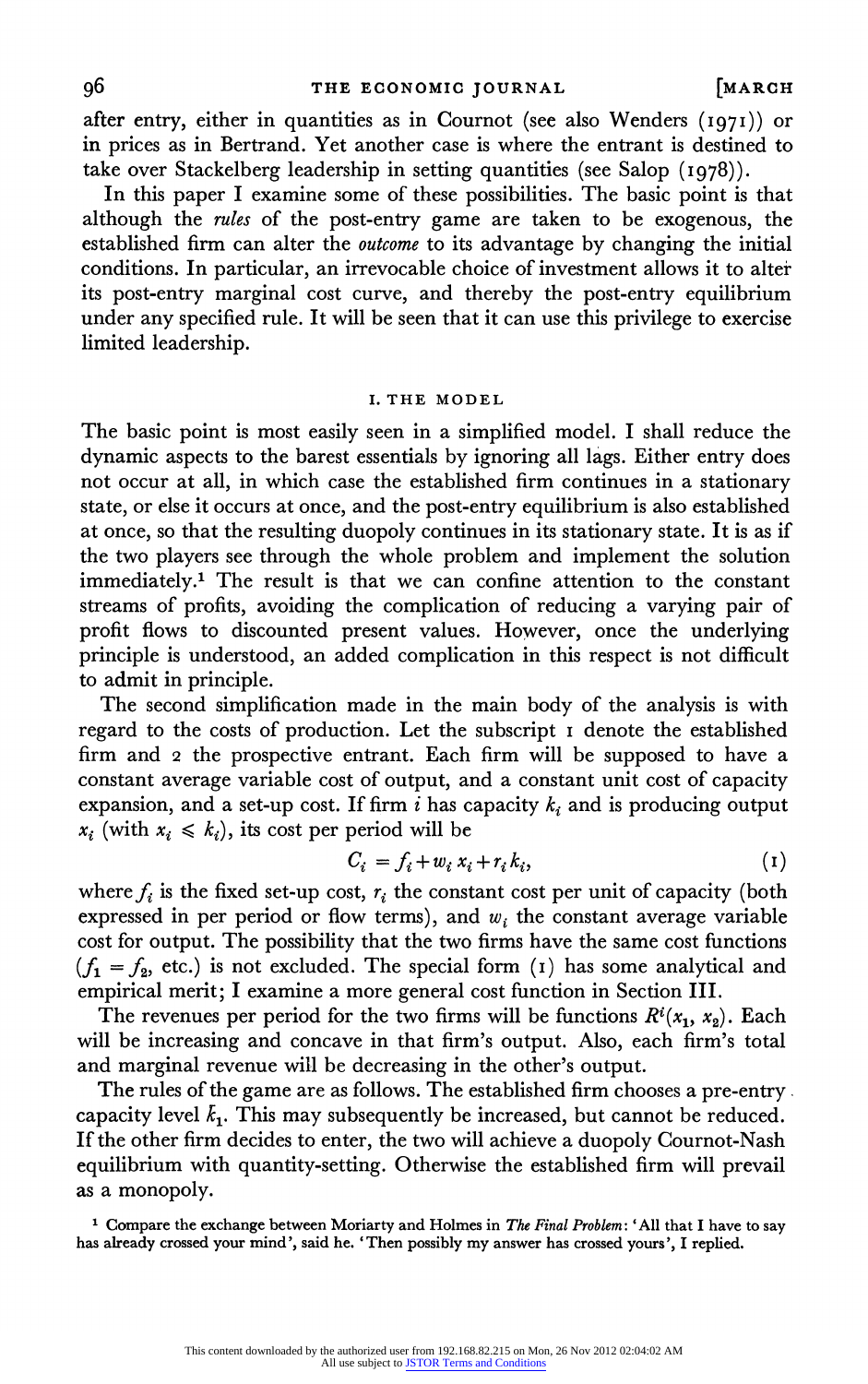First suppose that firm **i** has installed capacity  $k_1$ . If it is producing output within this limit, i.e. if  $x_1 \leq k_1$ , its total costs are

$$
C_1 = f_1 + r_1 k_1 + w_1 x_1.
$$

**However, if it wishes to produce greater output, it must acquire additional**  capacity. If  $x_1 > k_1$ , therefore,

$$
C_1 = f_1 + (w_1 + r_1) x_1.
$$

Correspondingly, firm  $i$ 's marginal cost is  $w_1$  so long as its output does not exceed  $k_1$ , and  $(w_1 + r_1)$  thereafter. Firm 2 has no prior commitment in capacity. For all positive levels of output  $x_2$ , it acquires capacity  $k_2$  to match, yielding

$$
C_2 = f_2 + (w_2 + r_2) x_2
$$

and a marginal cost of  $(w_2 + r_2)$ . The choice of  $k_1$  thus affects the shape of the **marginal cost curve of firm i, which in turn affects its reaction curve. When**  the two firms interact, the resulting duopoly equilibrium depends on  $k_1$ , and **therefore so do the profits of the two firms in it. If the profits for the second firm are positive, it will enter; otherwise it will not. Bearing this in mind, firm <sup>I</sup>** will choose that  $k_1$  which maximises its profit. Whether this is done by preventing **entry or by allowing it to occur remains to be seen. However, I shall assume for simplicity of exposition that the established firm's maximum profit is positive, i.e. exit is not its best policy.** 

The analysis follows the scheme just outlined. For a given  $k_1$ , Fig. **I** shows the marginal cost curve for the established firm,  $MC_1$ , as the heavy kinked line.



It equals  $w_1$ , the marginal cost when there is spare capacity, up to the output level  $k_1$  and  $(w_1+r_1)$ , the marginal cost including capacity expansion cost, **thereafter. On this we superimpose the marginal revenue curve, the position of 4 ECS 90**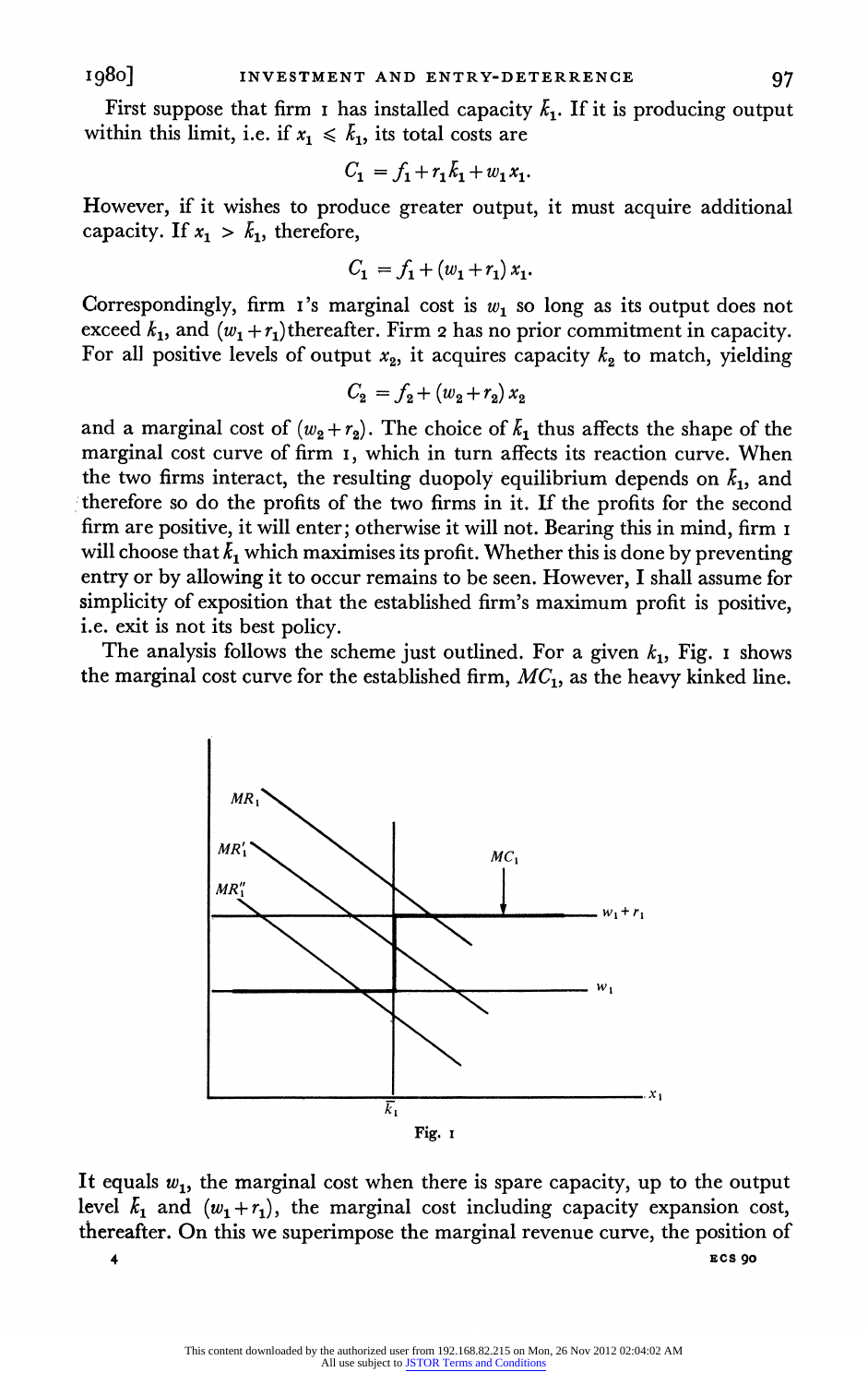which depends on the assumed output level  $x<sub>2</sub>$  of the other firm. For a sufficiently low value of  $x_2$ , the curve is in a position like the one labelled  $MR_1$ , and the first firm's profit-maximising choice of  $x_1$  lies to the right of its previously fixed capacity level. For successively higher levels of  $x<sub>2</sub>$ , the marginal revenue curve **shifts downwards to occupy positions like MR' and MR', yielding choices of**   $x_1$  at, or below, the capacity level. This response of  $x_1$  to  $x_2$  is just the established **firm's reaction function to the entrant's output.** 

**This function can be shown in a more familiar direct manner iti the space of two quantities, and this is done in Fig. 2. I have shown two 'reference' curves MM' and NN'. The first becomes the reaction function if capacity expansion costs matter, and the second if there is spare capacity. Therefore the first**  is relevant for outputs above  $k_1$  and the second for outputs below this level. For fixed  $k_1$ , then, the reaction function is the kinked curve shown in heavy **lines.** 



Let the points M and N have respective coordinates  $(M_1, 0)$  and  $(N_1, 0)$ . The quantities  $M_1$  and  $N_1$  can be interpreted as follows. Both are profit**maximising quantity choices of firm i when the output level of firm 2 is held**  fixed at zero, i.e. when the possibility of entry is ignored. However,  $M_1$  is the choice when capacity expansion costs matter, and  $N_1$  is relevant when there is **sufficient capacity already installed and only variable costs matter.** 

**Since firm 2 has no prior commitment in capacity, its reaction function RR' is straightforward. I assume that it intersects both MM' and NN' in a way that corresponds to the usual 'stable' Cournot solution, in order to minimise complications other than those of immediate interest (see Fig. 3).** 

For given  $k_1$ , we have a duopoly Nash equilibrium at the intersection of the **two reaction functions. However, the established firm has the privilege of**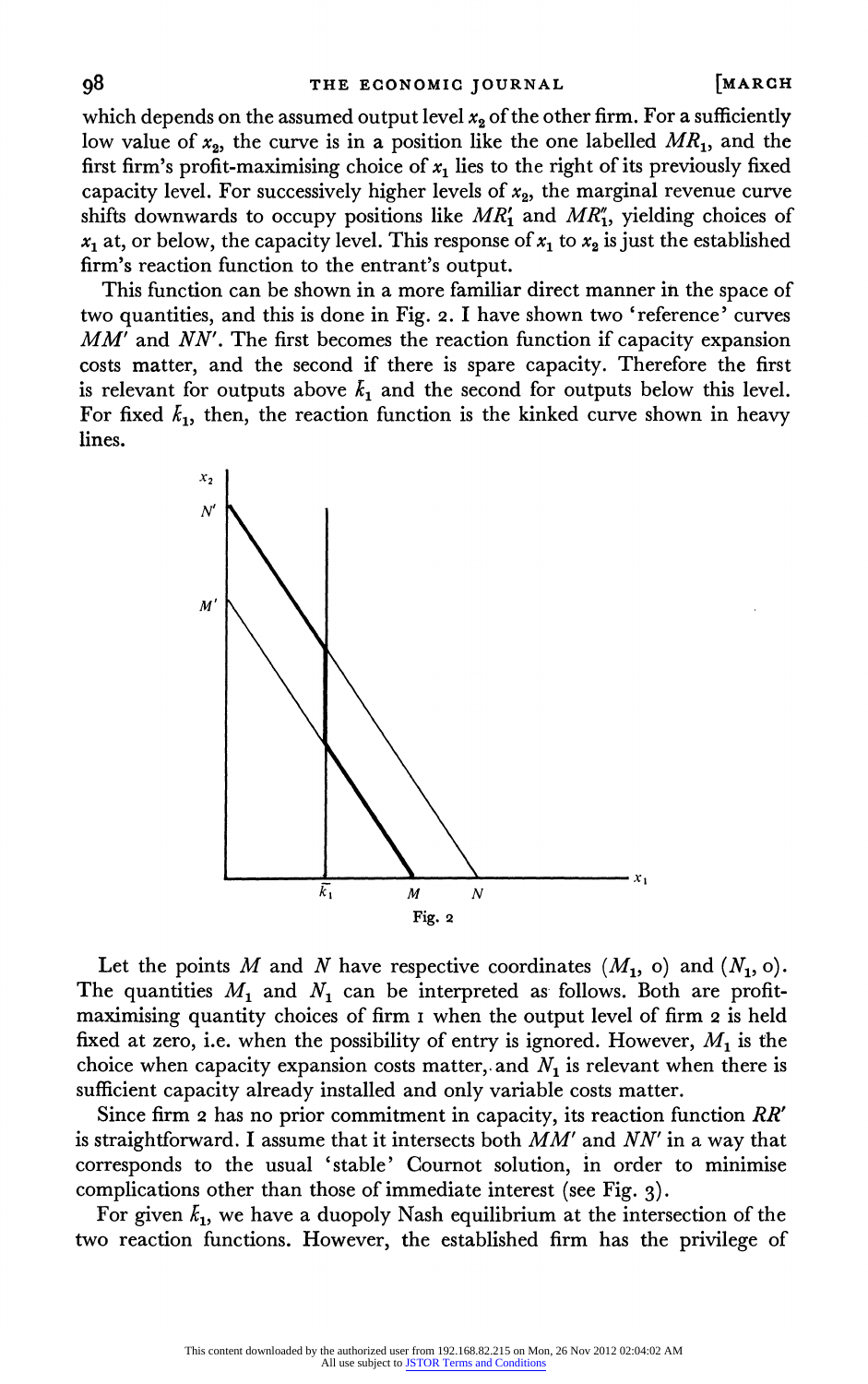choosing  $k_1$  in advance, and thus determining which reaction function it will **present in the post-entry duopoly. Suppose firm 2's reaction function meets**  MM' at  $T = (T_1, T_2)$  and NN' at  $V = (V_1, V_2)$  as shown in Fig. 3. Clearly **T and V can be interpreted as Nash equilibria under alternative extreme circumstances, T when capacity expansion costs matter for firm I, and V when** 



**they do not. It is then evident on comparing Figs. 2 and 3 that for a choice of**   $k_1 \leq T_1$ , the post-entry equilibrium will be at T, while for  $k_1 \geq V_1$ , it will occur at V. Most importantly, for  $T_1 \leq k_1 \leq V_1$ , it will occur at the appropriate **point on the heavy line segment of the entrant's reaction function lying between T** and V. Here the established firm will produce output  $x_1 = k_1$ , and the entrant **will produce the same output as would a Stackelberg follower faced with this**   $x_1$ . It is in this sense that, even when the post-entry game is accepted as **leading to a Nash equilibrium, the established firm can exercise leadership over a limited range by using its capacity choice to manipulate the initial conditions of that game.** 

**However, the qualification of the limited range is important. In particular,**  it means that capacity levels above  $V_1$  are not credible threats of entry**deterrence. When a prospective entrant is confident of its ability to sustain a Nash equilibrium in the post-entry game, it does not fear such levels. And when the established firm knows this, it does not try out the costly and empty threats.** 

Since  $N_1 > V_1$ , we see a fortiori the futility of maintaining capacity levels above  $N_1$  as threats to deter entry. Nor are such capacity levels justified by **considerations of pre-entry production; in fact a monopolist saddled with**  capacity above  $N_1$  will choose to leave the excess idle. Under the rules of **the game assumed here, therefore, we will not observe the established firm** 

**4-2**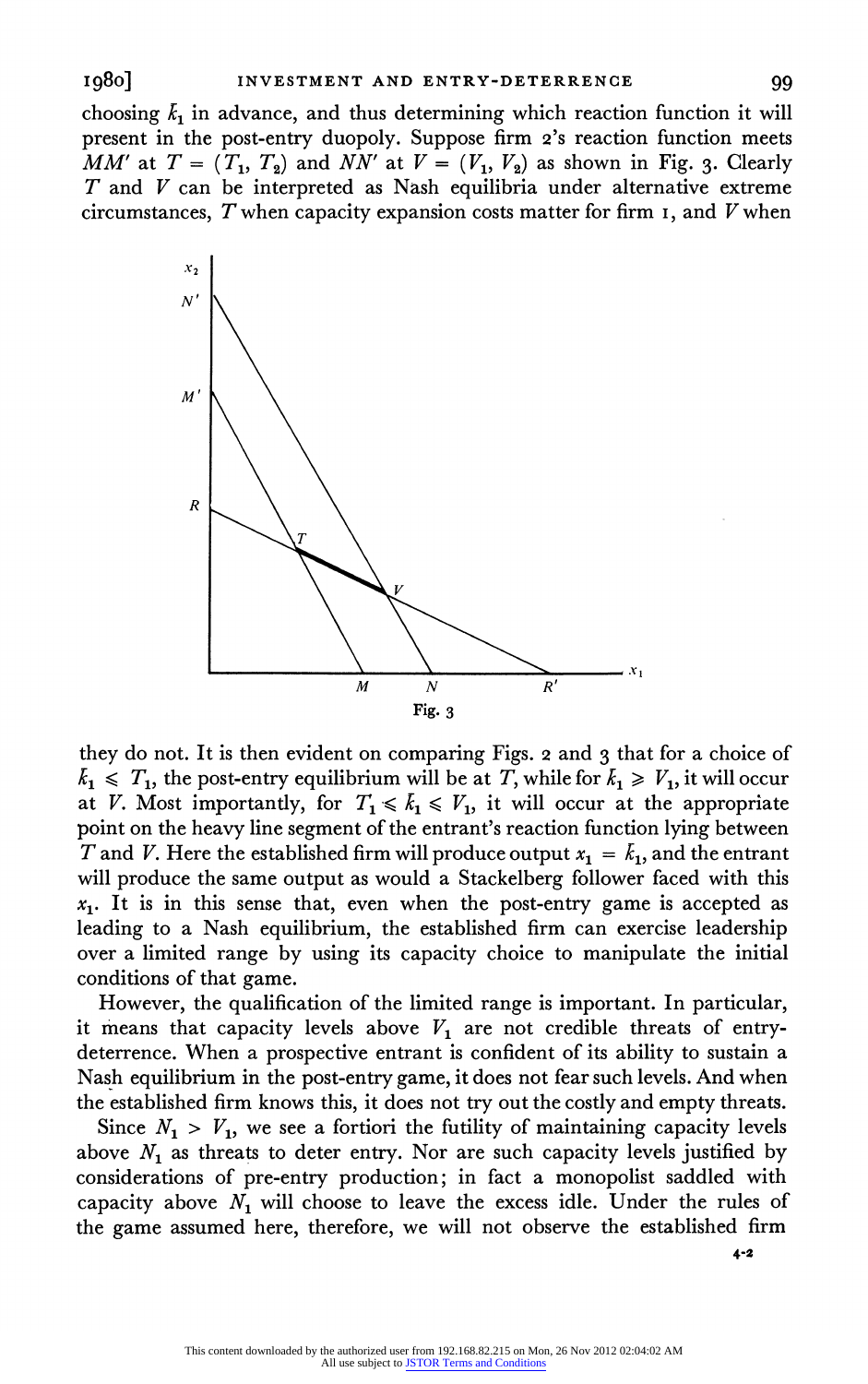installing capacity above  $N_1$ . The Spence excess capacity strategy will not be **employed.** 

**Nor will we ever see the established firm installing pre-entry capacity of less**  than  $T_1$ : if entry is to occur it will want more capacity, and if entry is not to occur it will want capacity of at least  $M_1 > T_1$ .

**In the model used by Spence, it is simply assumed that a prospective entrant expects the established firm will respond to entry by producing an output level equal to its pre-entry capacity, no matter how high that may be. It is then possible that constrained monopoly profits made by keeping capacity at the entry-deterring level and producing at N exceed what is possible with a lower capacity leading to a Stackelberg duopoly equilibrium. This is the excesscapacity strategy of entry prevention. When the credibility of the threat is questioned, matters can be different, and the above argument shows that they are indeed different under the particular modification of the rules of the game.** 

### **II. CLASSIFICATION OF OUTCOMES**

**The discussion so far was confined to the post-entry duopoly, i.e. both firms were assumed to have incurred the set-up costs. When we come to the ex ante decision about whether to enter, set-up costs matter, and the choice is governed by the sign of the profits net of them. (Dixit (I979) uses an alternative geometric approach involving discontinuous reaction functions.)** 

**We have seen above that at all points that are ever going to be observed without or with entry, the established firm will be producing an output equal to its chosen pre-entry capacity. Therefore we may write the profits of the two firms as functions of their outputs alone, i.e.** 

$$
\pi_i(x_1, x_2) = R^i(x_1, x_2) - f_i - (w_i + r_i)x_i.
$$

It will often be convenient to indicate the point of evaluation  $(x_1, x_2)$  by a letter label such as that used in the corresponding figure. I have assumed that the **maximum** value of  $\pi_1$  is always positive. Depending on the sign of  $\pi_2$ , various **cases arise. Note that along firm 2's reaction function, its profit decreases, monotonically from T to V. Therefore we can classify the possibilities as follows.** 

Case **1.**  $\pi_2(T)$  < **o.** Now the prospective entrant cannot make a profit in **any post-entry equilibrium. So it will not try to enter the industry at all. Entry being irrelevant, the established firm will enjoy a pure monopoly by setting**  its capacity and output at  $M_1$ .

Case 2.  $\pi_2(V) > 0$ . Here the prospective entrant will make a positive profit **in any post-entry equilibrium, so the established firm cannot hope to prevent entry. It can only seek the best available duopoly position. To this end, it will compute its profit along the segment TV. Since all these choices involve**  output equal to capacity, we can simply use the conventional iso- $\pi_1$  contours in  $(x_1, x_2)$  space and find the highest contour along the segment TV. If there is **a Stackelberg tangency to the left of V, that is firm i's best choice. However, if the conventional tangency occurs to the right of V, we now have a corner solution at V, which can then be thought of as a sort of generalised Stackelberg leadership point.**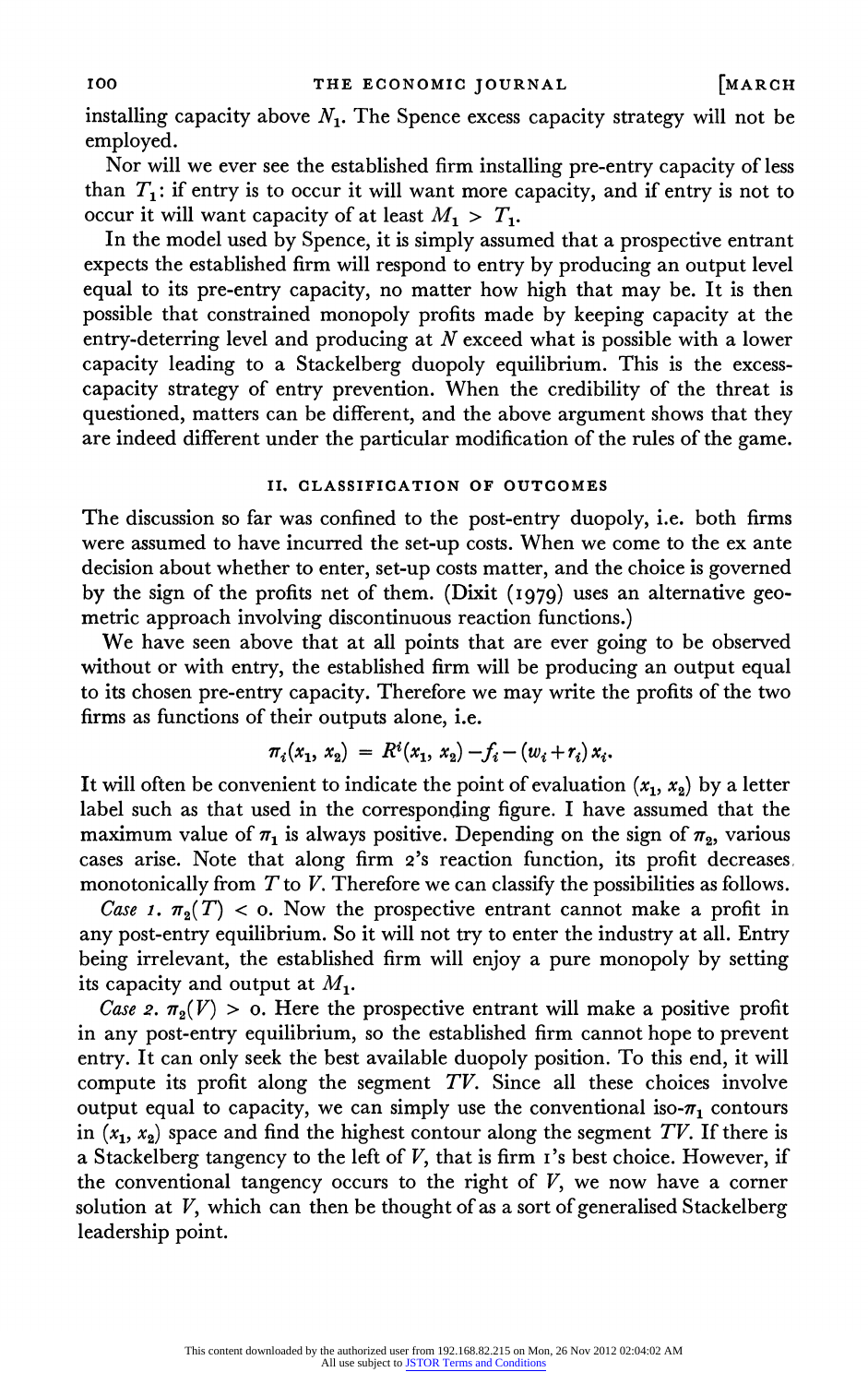Case **3.**  $\pi_2(T) > 0 > \pi_2(V)$ . This presents the richest set of possibilities. Now there is a point  $B = (B_1, B_2)$  along such TV that  $\pi_2(B) = 0$ . If the established firm sets its capacity above  $B_1$ , the prospective entrant will reckon on making **a negative profit in the post-entry Nash equilibrium, and therefore will not**  enter. Thus the capacity level  $B_1$  is the entry-barring level. Knowing this, **firm I wants to know whether it is worth its while to prevent entry.** 

Sub-case i. If  $B_1 < M_1$ , then the established firm's monopoly choice is **automatically sufficient to deter entry. In Bain's terminology, entry can be said to be blockaded.** 

If  $B_1 > M_1$ , the established firm can only bar entry by maintaining capacity **(and output) at a level greater than it would want to as a monopolist; thus it is faced with a calculation of the costs and benefits of entry-prevention. To pre**vent entry, it needs a capacity of just greater than  $B_1$ . Since  $B_1 < V_1 < N_1$ , **we know that it will want to use all this capacity in its monopoly choice of**  output, so its profit will be  $\pi_1(B_1, 0)$ . The alternative is to allow entry and **settle for the best duopoly point, which may be a tangency in the segment TV, or a corner solution at V. Whichever it is, call it the generalised Stackelberg**  point S, with coordinates  $(S_1, S_2)$ . Then we have:

Sub-case ii.  $\pi_1(S) < \pi_1(B_1, o)$ , when it is better to prevent entry by choosing a limit-capacity or limit-output at  $B_1$ . There is a corresponding limit-price. **In Bain's usage, entry is effectively impeded. Incidentally, for this sub-case to**  arise, it is sufficient to have  $S_1 \ge B_1$ . For, with  $B_1 > M_1$ , we have  $\pi_1(S_1, S_2)$  $\langle \pi_1(S_1, 0) \leq \pi_1(B_1, 0) \rangle$ .

Sub-case iii.  $\pi_1(S) > \pi_1(B_1, 0)$ , when it is better to allow entry, i.e. entry is **ineffectively impeded, and a duopoly solution is observed at S. Remember that S is the post-entry Nash equilibrium.** 

**An alternative way of distinguishing between the sub-cases ii and iii is to**  draw the iso- $\pi_1$  contour through S and see if it intersects the  $x_1$ -axis to the right or the left of  $B_1$ . This would follow Dixit  $(\text{rq}\gamma\text{q})$ , except for one new feature: **the Stackelberg point S can be at the corner solution V.** 

**For particular demand functions, we can evaluate all these profit expressions explicitly, and thereby express the classification of outcomes in terms of the underlying parameters.** 

## **III. EXTENSIONS AND MODIFICATIONS**

**Of the numerous extensions conceivable, I consider three. The first involves an alternative and rather extreme post-entry equilibrium, where the rules of the game are that the entrant acquires the role of quantity leadership (see Salop (I978)). Thus firm 2 chooses a point on firm i's post-entry reaction function to maximise its own profit. However, firm i, by its initial commitment to capacity, can decide which reaction function to present to the entrant, and can manipulate this choice to its own advantage.** 

**Fig. 4 shows the possibilities. The notation is the same as in Fig. 3, with some**  additions. Let  $F = (F_1, F_2)$  be the ordinary Stackelberg point where firm 2 is **the leader and firm I the follower, taking into account capacity expansion**  costs, i.e. using the reference curve  $MM'$ . If firm **I** sets its capacity  $k_1$  at a level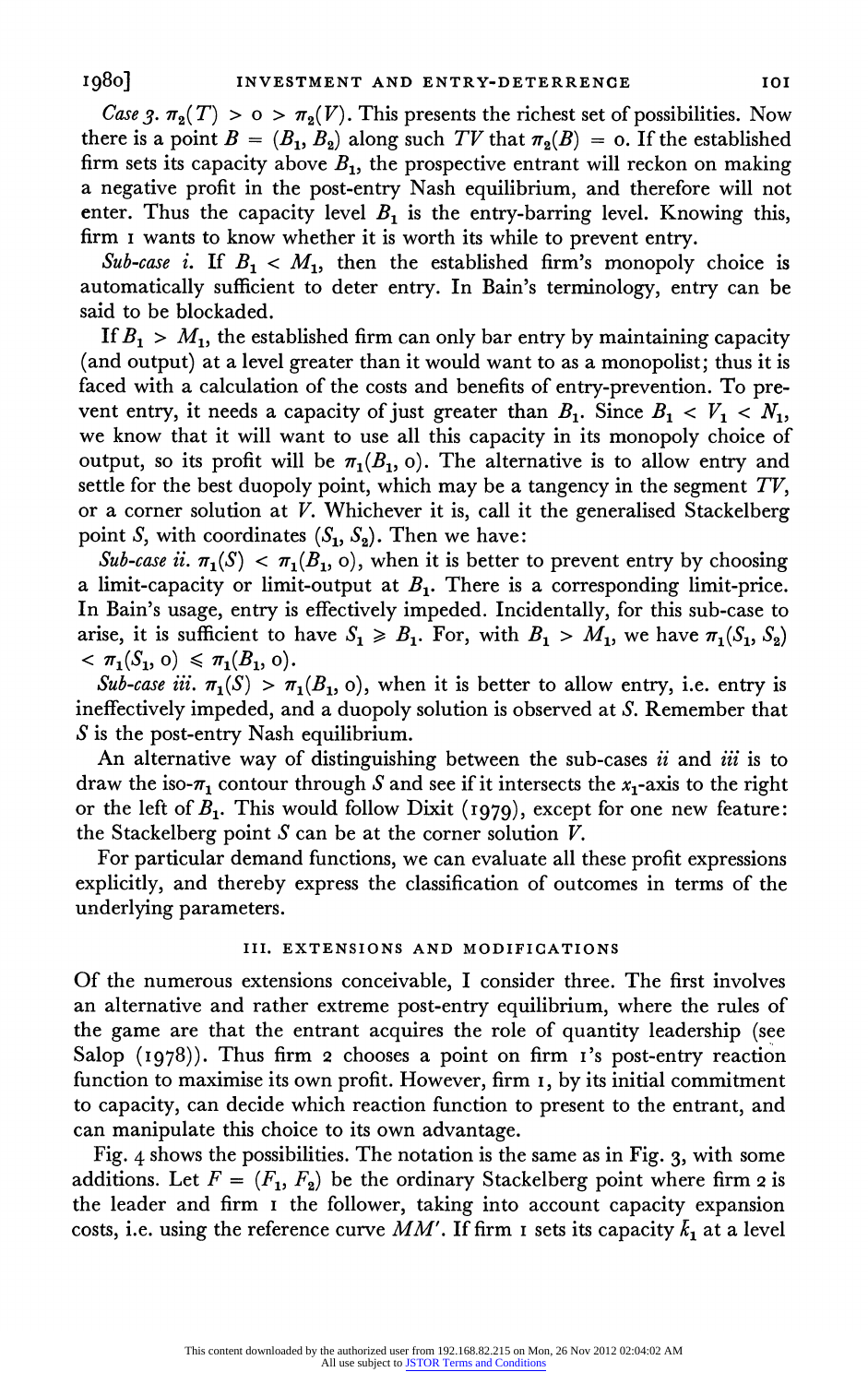less than  $F_1$ , then its reaction function as drawn in Fig. 2 will drop from  $NN'$ to  $MM'$  at  $k_1$  to the left of F. Firm 2's profit will then be maximised on this reaction function at the tangency point F. For  $k_1$  between  $F_1$  and  $T_1$ , there **will be a maximum at the kink in firm i's reaction function where it meets MM', yielding an equilibrium at the appropriate point along the segment FT.** 



For a while to the right of  $T$ , we will have a tangency solution along  $TV$ , an iso- $\pi_2$  contour being tangential to the vertical portion of firm **i**'s reaction function. Let G be the point where an iso- $\pi_2$  contour is tangential to NN', and let this contour meet RR' at  $Q = (Q_1, Q_2)$ . Then the vertical tangency will be the best choice for firm 2 so long as  $k_1 \leq Q_1$ . For  $k_1 > Q_1$ , however, it will **prefer the tangency at G.** 

By its choice of  $k_1$ , the established firm can therefore secure as the post-entry **equilibrium any point along the kinked line segment FTQ, shown in heavy ink in the figure, and the isolated point G. In other words, even though the rules of the game require it to surrender post-entry quantity leadership, the established**  firm can use its commitment to capacity to seize a limited initiative back from **the entrant. It remains to choose the best available point. Now G is clearly inferior from the point of view of firm I to the point directly below it on the segment TQ. Similarly, all points along FT are worse than T. However, there is a genuine choice to be made, i.e. leadership exercised, along the segment TQ. This is smaller than the segment TV which was available when the postentry rules led to a Nash equilibrium. But the qualitative features are unchanged, and all of my earlier analysis applies on replacing V by Q throughout.**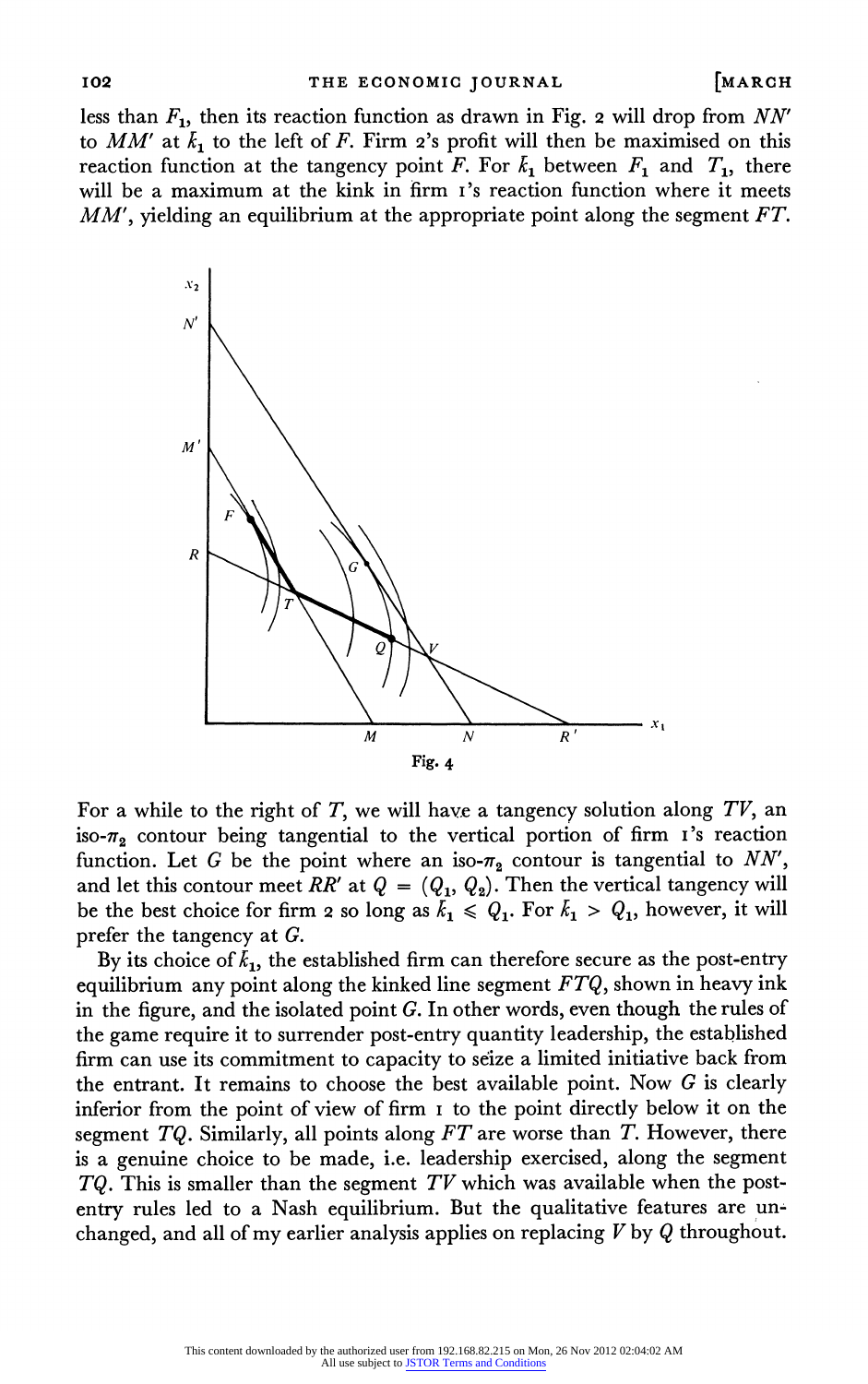### **I980] INVESTMENT AND ENTRY-DETERRENCE 103**

**The second extension I consider allows a more general cost function. The form (i), up to the given capacity level, has marginal cost constant at the**  level  $w_1$ , and since capacity cannot be exceeded, the marginal cost of output **can be said to jump to infinity where output hits capacity. An increase in**  capacity then lowers marginal cost from infinity to  $w_1$  over the added range. **Now I replace this by a form which has a more flexible notion of capacity. Let** 

$$
C_1 = C^1(x_1, k_1). \tag{2}
$$

This will be increasing in  $x_1$ , and convex at least beyond a certain point. For each  $x_1$  there will be a cost-minimising choice of  $k_1$ , so  $C<sup>1</sup>$  will be decreasing in  $k_1$  up to this level and increasing thereafter. Finally, a higher level of  $k_1$  will **lower marginal cost of output, i.e.** 

$$
C_{x_1k_1}^1 < 0,\tag{3}
$$

**with subscripts denoting partial derivatives in the usual way. All this follows the theory of the familiar textbook short-run cost functions. This is similar to the more general model in Spence (I977) except that price discipline does not break down completely after entry.** 

**Begin with the post-entry Nash equilibrium given that firm I has set its**  capacity variable at the level  $k_1$ . Firm 2's reaction function is again straightforward. That for firm **I** is found by choosing  $x_1$  to maximise

$$
R^1(x_1, x_2) - C^1(x_1, k_1)
$$

for given  $x_2$  and  $\bar{k}_1$ . This has the first-order condition

$$
R_{x_1}^1(x_1, x_2) - C_{x_1}^1(x_1, k_1) = 0 \tag{4}
$$

**and the second-order condition** 

$$
R_{x_1x_1}^1(x_1, x_2) - C_{x_1x_1}^1(x_1, k_1) < 0. \tag{5}
$$

**Equation (4) defines firm i's post-entry reaction function, and also tells us**  how it shifts as  $k_1$  changes. Total differentiation gives

$$
dx_1 = \left[ -R_{x_1x_2}^1/(R_{x_1x_1}^1 - C_{x_1x_1}^1) \right] dx_2 + \left[ C_{x_1x_1}^1/(R_{x_1x_1}^1 - C_{x_1x_1}^1) \right] d\bar{k}_1.
$$

**Given our assumption that the commodities are substitutes in the sense that an increased quantity of the second lowers the marginal revenue for the first, and using (5), we see that the reaction function slopes downward. Also, using**   $(3)$  and  $(5)$ , we see that it shifts to the right as  $k_1$  increases.

**Fig. 5 shows a collection of firm i's reaction functions for different choices of k1, as a set of dashed lines. Where each meets firm 2's reaction function RR',**  there is a post-entry Nash equilibrium for the appropriate choice of  $k_1$ . Thus, **once again, firm I by its choice of capacity can achieve any one of a range of points along firm 2's reaction function. This is almost as if it acquired the privilege of quantity leadership. There are two limitations. First, the possible**  reaction functions found by varying  $k_1$  may trace out only a limited part of **firm 2's reaction function, as happened in the case of Section I. Secondly, in**  any post-entry Nash equilibrium, the  $k_1$  which achieves it is not the ideal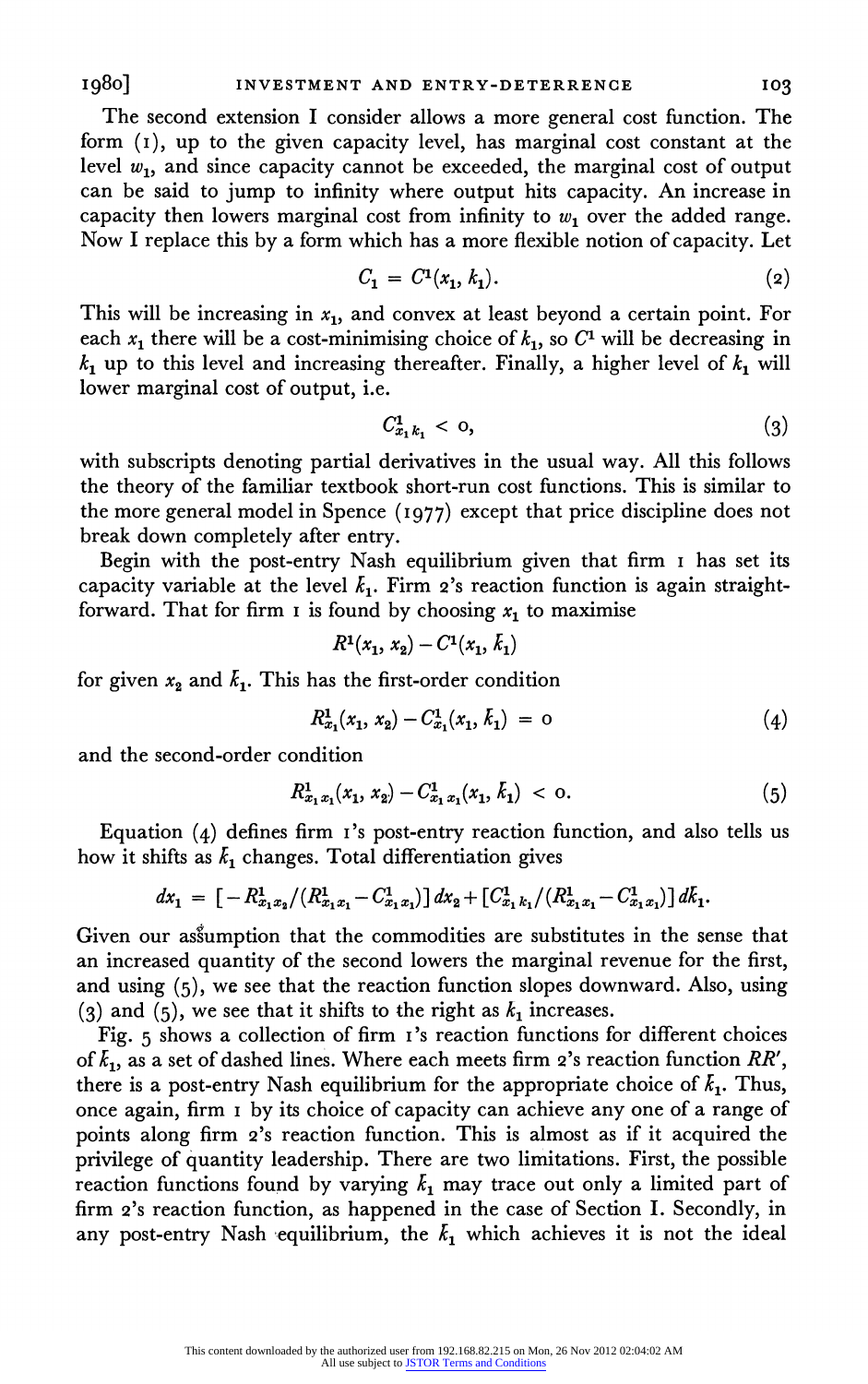choice for producing the  $x_1$  that prevails there; so the policy involves a cost **that does not appear in straightforward quantity leadership. To see this, we**  must examine the equilibrium in more detail. Firm 2 maximises  $R^2(x_1, x_2)$  –  $C^2(x_2)$  in obvious notation, so its reaction function is given by

$$
R_{x_2}^2(x_1, x_2) - C_{x_2}^2(x_2) = 0. \tag{6}
$$



Then (4) and (6) define the duopoly equilibrium as a function of  $k_1$ . Differen**tiating the equations totally, we have** 

$$
\begin{bmatrix} R_{x_1x_1}^1 - C_{x_1x_1}^1 & R_{x_1x_2}^1 \ R_{x_1x_2}^2 & R_{x_2x_2}^2 - C_{x_2x_2}^2 \end{bmatrix} \begin{bmatrix} dx_1 \ dx_2 \end{bmatrix} = \begin{bmatrix} C_{x_1k_1}^1 d k_1 \ 0 \end{bmatrix} . \tag{7}
$$

Write  $\Delta$  for the determinant of the coefficient matrix; it is positive by the **stability condition for the equilibrium. Then we have the solution** 

$$
\begin{bmatrix} dx_1 \ d x_2 \end{bmatrix} = \frac{1}{\Delta} \begin{bmatrix} R_{x_2 x_2}^2 - C_{x_1 x_2}^2 \ -R_{x_1 x_2}^1 \end{bmatrix} C_{x_1 k_1}^1 d k_1.
$$
 (8)

Firm **I** uses this in its choice to  $k_1$  to maximise its profit, therefore

$$
d\pi_1 = (R_{x_1}^1 - C_{x_1}^1)dx_1 + R_{x_2}^1 dx_2 - C_{k_1}^1 d_{k_1}
$$
  
= 
$$
-(R_{x_2}^1 R_{x_1 x_2}^2 C_{x_1 k_1}^1 / \Delta + C_{k_1}^1) d_{k_1}.
$$
 (9)

At the best duopoly point, the coefficient of  $d\vec{k}_1$  in (9) is zero. Since all three factors in the numerator of the first term are negative while  $\Delta$  is positive, we **see that at this point,** 

 $C_{k_1}^1 > 0$ ,

**i.e. firm i carries its capacity to a point beyond what is optimum for producing its output.** 

**Once again the analysis can be completed by examining the sign of firm 2'S profits, and the desirability of entry-prevention for firm I. This more flexible**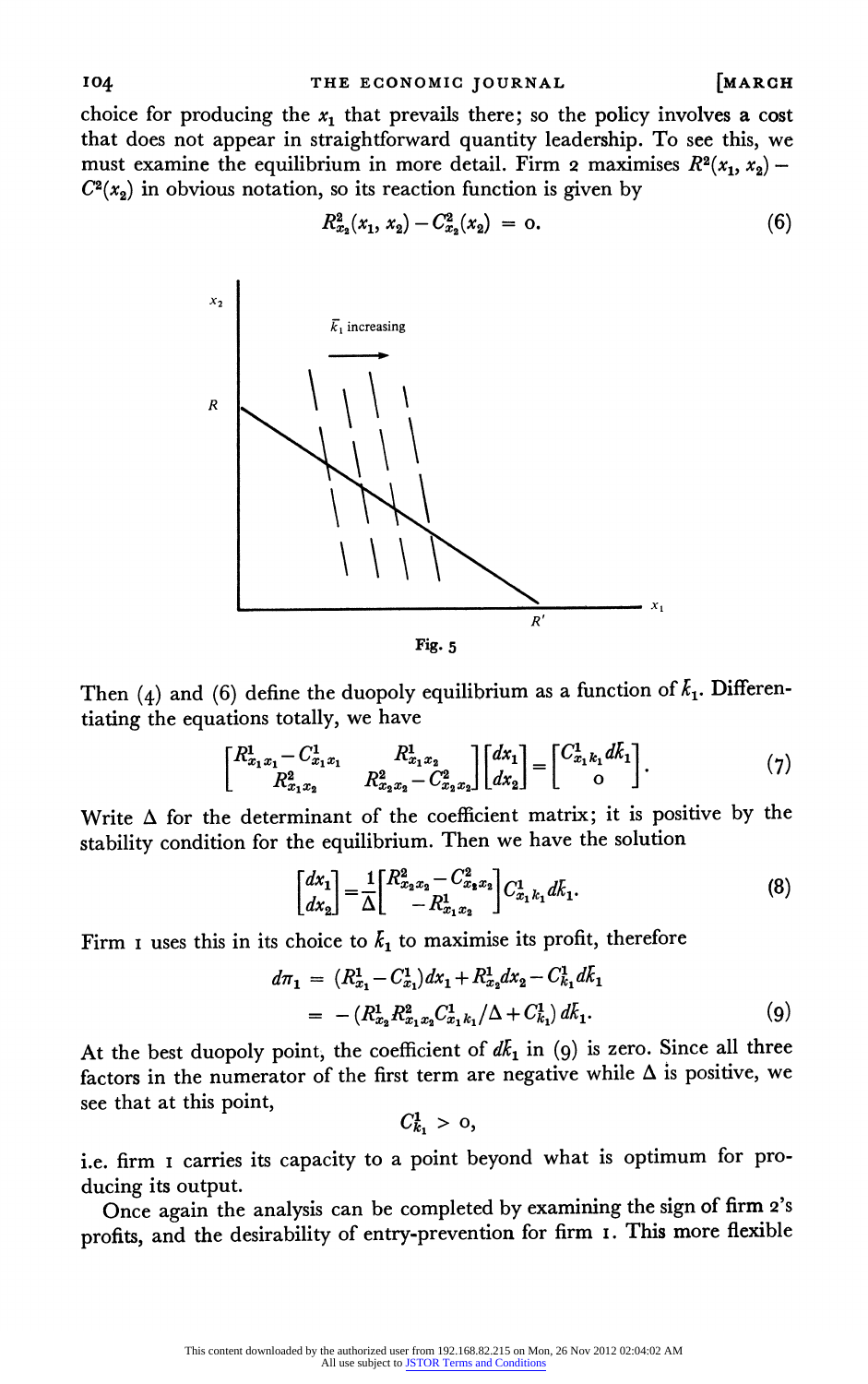**notion of capacity can be interpreted in terms of other types of investment such as dealer networks and advertising, and this provides a basis for arguments that such expenditures can be used by an established firm in its efforts to deter entry. This counters recent expressions of pessimism (e.g. Needham (1978) pp. 177-9) concerning the effectiveness of such tactics.** 

**For the last modification, I revert to a rigid concept of capacity, but consider price-setting in the post-entry duopoly, the solution rule being the Bertrand-Nash equilibrium. Some added complications can arise due to possible non-convexities even with reasonable demand and cost functions, but I ignore these and show the simplest possible case. This is done in Fig. 6, with notation analogous to the corresponding quantity-setting case of Fig. 3.** 



**Fig. 6** 

**The prospective entrant's reaction function is RR'. For the established firm, we have two reference curves MM' and NN', the former when capacity expansion costs matter and the latter when they do not. Their relative positions are naturally reversed as compared to the quantity-setting case. The former is**  relevant for  $x_1 \geq k_1$  and the latter for  $x_1 \leq k_1$ , where  $x_1$  is found from the demand function  $D^1(p_1, p_2)$ . The boundary curve  $x_1 = k_1$  is shown for a particular  $k_1$ , and the corresponding reaction function for the established firm is shown by the heavy lines. It is then clear that by varying  $k_1$ , the established **firm can secure any point along the segment TV of the prospective entrant's reaction function as the post-entry Nash equilibrium. Once again, we observe a limited leadership possibility arise by virtue of the established firm's advantage in being the first to make a commitment to capacity.**